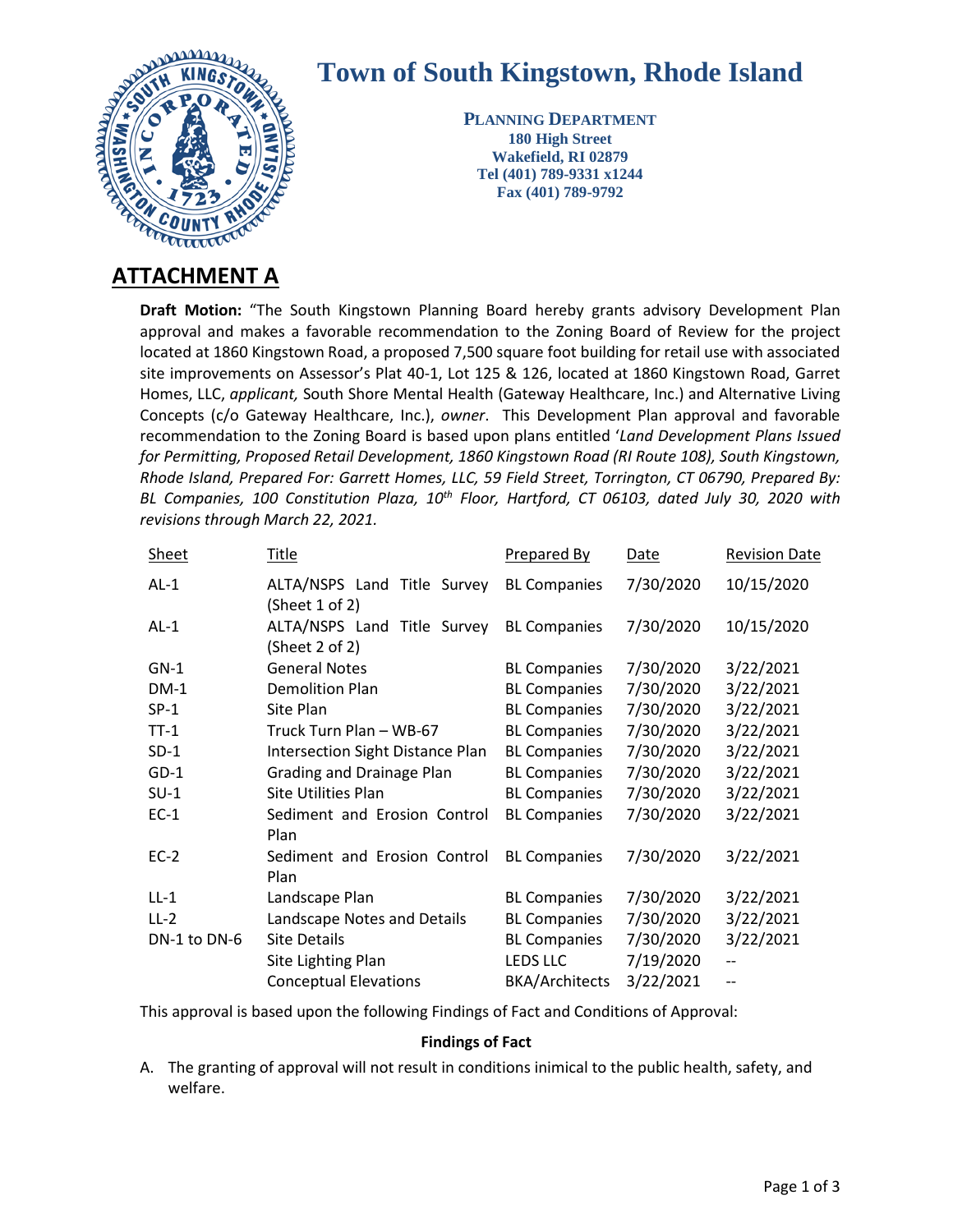- B. With the required Conditions of Approval, the granting of such approval will not substantially or permanently injure the appropriate use of the property in the surrounding area or zoning district.
- C. With the required Conditions of Approval, the plans for the project comply with all the requirements of the Zoning Ordinance and the Subdivision and Land Development Regulations.
- D. The plans for the project are consistent with the Comprehensive Community Plan.
- E. Any conditions or restrictions that are necessary to ensure that these findings have been met have been incorporated into this approval.

## **Conditions of Approval**

- 1. Approval is conditioned upon the applicant obtaining the required Special Use Permit for the proposed use from the Zoning Board of Review.
- 2. Development of the site shall be in strict conformance with the approved site plan and supplemental lighting and architectural plans, unless amended by these Conditions of Approval.
- 3. The applicant shall obtain all required local and State permits prior to commencing construction and/or installation of site improvements.
- 4. Any proposed signage must comply with the requirements established by Article 8 of the Town of South Kingstown Zoning Ordinance.
	- a. Except that any proposed street sign shall be ground mounted with white background (opaque backing) and blacking lettering and externally illuminated. An internally lighted sign and/or transparent backing is prohibited.
	- b. Except that any proposed building signage as depicted in the applicants submitted elevations, shall be modify in a manner that reduces the overall bulk (appearance) of the letters by either reducing the font size or providing a thinner letter type.
- 5. The applicant shall modify the proposed elevations to include 2' banding (architectural detail) around the entire building as depicted in Attachment A.
- 6. The proposed double hung windows depicted on the submitted building elevations shall actually replicate traditional double hung windows and shall not be plated glass with faux stiles and muntins (these elements must have external dimensional relief).
- 7. The applicant shall modify the proposed chain link fence dumpster enclosure to a solid fence to match proposed architecture of building. In addition the applicant shall provide a solid fence enclosure to screen store racking and/or other store related items stored outside.
- 8. The applicant shall modified the site plan to replace the proposed stamped concrete areas depicted on the plans with either Grass Pave II or natural granite Belgian block material.
- 9. The applicant shall modify the proposed landscape plan by: replacing proposed Armstrong Gold Maple trees (Six total) with either Acer rubrum 'October Glory', Acer rubrum 'Sunset Maple' or 'acer rubrum 'Autumn Blaze'.
- 10. The applicant shall modify the proposed landscape plan to include a 2' sod strip around the proposed planting beds within the northern parking bays (adjacent to the building and on the northern side).
- 11. Prior to any request for a Certificate of Occupancy, a RI registered Professional Engineer shall inspect the installation of site improvements and shall submit certification to the Administrative Officer of the Planning Board that the construction conforms to the approved plans.